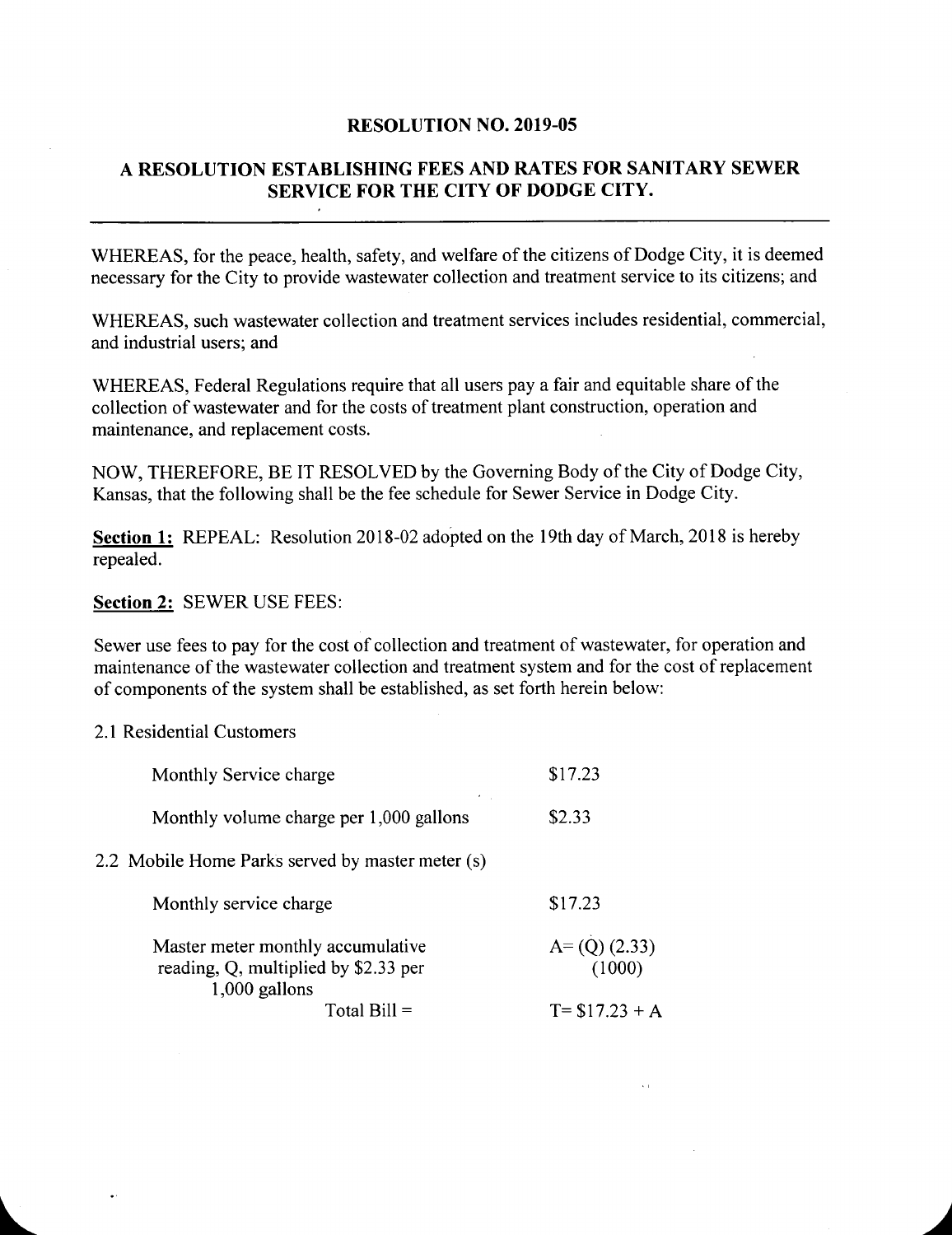Resolution 2019-05; page 2

r

2.3 Commercial Customers with wastewater having strengths not exceeding 300 mg/1 of five day biological oxygen demand (BOD) or 700 mg/1 of total dissolved solids (TDS) per day:

| Monthly service charge                  | \$17.23 |
|-----------------------------------------|---------|
| Monthly volume charge per 1,000 gallons | \$2.33  |

2.4 Industrial Customers and Commercial Customers exceeding the BOD and TDS limits set forth in 2.3 hereinabove but not using the City sewer system:

| Monthly service charge                  | \$17.23  |
|-----------------------------------------|----------|
| Monthly volume charge per 1,000 gallons | \$2.33   |
| Monthly 5 day BOD charge per lb.        | \$0.1212 |
| Monthly TDS charge, per lb.             | \$0.0746 |

2.5 Industrial Customers and Commercial customers exceeding the BOD and TDS limits set forth in 2.3 hereinabove and who use the City sewer system shall pay both a monthly service charge, and a monthly volume and strength charge as specified:

| Monthly service charge           | \$17.23  |
|----------------------------------|----------|
| Monthly volume charge            | \$2.33   |
| Monthly 5 day BOD charge per lb. | \$0.1212 |
| Monthly TDS charge, per lb.      | \$0.0746 |

The calculation of the strength charges for BOD and TDS shall be made as follows:

SBOD - Vs x 8. 34 x CBOD x BOD

 $STDS = Vs \times 8.34 \times CTDS \times TDS$ 

 $ST = SBOD + STDS$ 

Where:

SBOD shall be the strength charge attributable to 5 day biochemical demand STDS shall be the strength charge attributable to the Total Dissolved Solids Vs shall be the wastewater volume in million gallons

8. 34 shall be the weight of water, pounds per gallon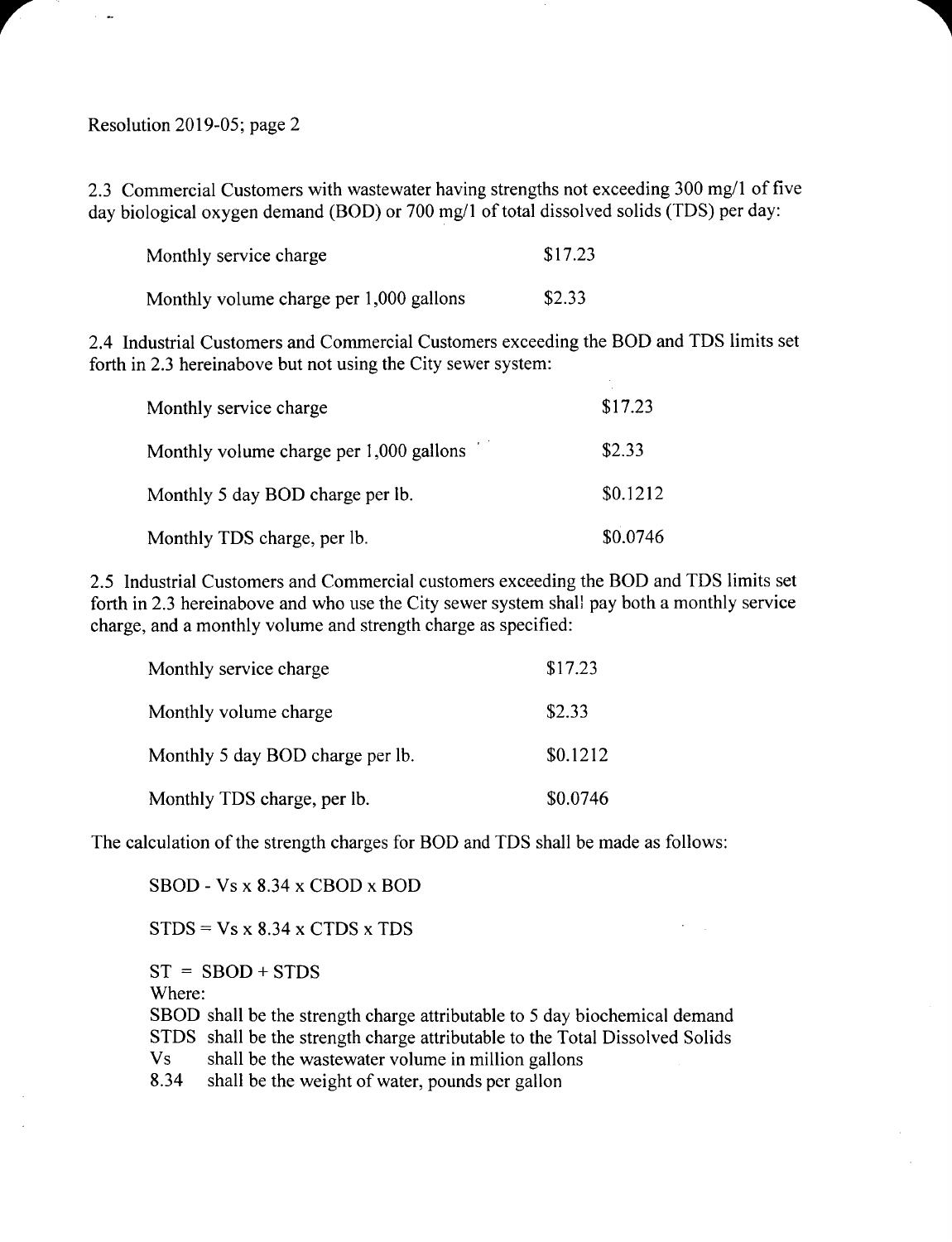CBOD shall be the unit charge for <sup>5</sup> day Biochemical Oxygen Demand in dollars per pound

CTDS shall be the unit charge for Total Dissolved Solids in dollars per pound

BOD shall mean five day BOD in mg/1<br>TDS shall mean Total Dissolved Solids

shall mean Total Dissolved Solids in mg/1

2.7 National Beef, which is an industrial customer, has negotiated the following rate to discharge <sup>a</sup> high volume of wastewater that may exceed the limits allowed for industrial customers. The rate is based on <sup>a</sup> daily discharge of wastewater regardless of flow.

| \$1,298.52 per million gallons     |
|------------------------------------|
| \$0.0335 per pound above parameter |
| \$0.0335 per pound above parameter |
| \$0.0335 per pound above parameter |
| \$0.0335 per pound above parameter |
|                                    |

2.8 Mid-America Washout, which is an industrial customer, has negotiated the following rate to discharge a high volume of wastewater than may exceed the limits allowed for industrial customers. The rate structure is based on <sup>a</sup> daily discharge of 50, 000 gallons of wastewater.

Volume charge if flow  $\leq$  1.5 million gallons per month \$1,689.80 per million gallons Volume charge if flow >1.5 million gallons per month \$2,534.71 per million gallons Volume charge if flow > 1.5 million gallons per month  $BOD > 25,020$  lbs. per month \$ 6 \$ 0.0599 per pound above parameter  $TSS > 20,016$  lbs. per month  $$0.0599$  per pound above parameter  $TDS > 13,448$  lbs. per month  $$0.0599$  per pound above parameter

K

 $\frac{1}{24}$ 

- 2.7 Fees will be one and one half times outside the corporate limits of Dodge City.
- 3.0 OTHER TYPES OF CONTRIBUTORS

Any person desiring to use the wastewater treatment system by transporting liquid matter to said system by <sup>a</sup> means other than through the sewer system may do so if the quantity, quality, type, and character of the liquid waste to be deposited in the system is of a type permitted under the laws of the City, and consists solely of organic or biodegradable waste from septic tanks and cesspools.

Such fees shall be based on two factors, a flat fee designed to pay for testing and the cost of administration and billing and <sup>a</sup> volume charge.

To simplify the administration and accounting for the material dumped, the volume charge will be based on the total volume of the tank used, rather than a measurement of the actual volume of